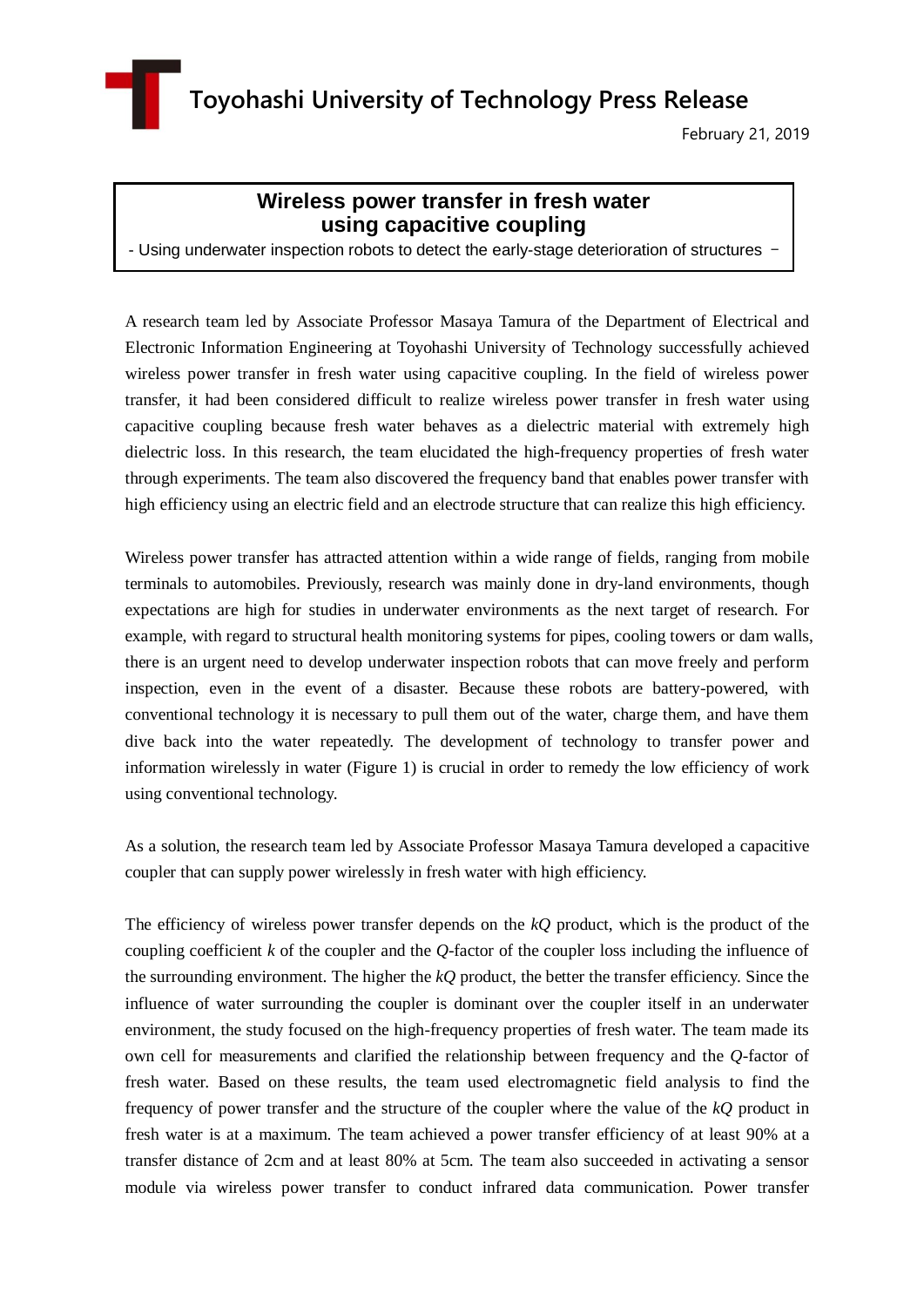efficiency was maintained at 90% or higher over a distance of 2cm, even when transferring 400W of power. Considering that the robot will park on top of the power supply station, this technology is suitable for practical use.

The result of this study will allow for robots that inspect the pipes and cooling towers of power plants or dam walls to communicate information and charge their batteries within the areas of inspection. The research team believes the technology will contribute to drastic improvements in user safety as well as in the operational efficiency of the robots. The coupler newly developed by the team is simple and lightweight, and therefore the impact on the total weight of the underwater inspection robot is kept to a minimum. Use of this lightweight coupler can also eliminate the need for an extensive redesign of the buoyancy system. The team seek to soon achieve the communication of information with electric field coupling in fresh water, as well as highly efficient wireless power transfer in seawater. Their ultimate goal is to realize the wireless transfer of power and information transfer in both fresh water and sea water.

Funding Agency:

REFEC: Research Foundation for the Electrotechnology of Chubu Japan Society for the Promotion of Science, Grant-in-Aid for Scientific Research (C)

Article information:

Masaya Tamura, Yasumasa Naka, Kousuke Murai, Takuma Nakata, "Design of a Capacitive Wireless Power Transfer System for Operation in Fresh water," IEEE Trans. Microwave Theory and Techniques, vol. 66, no. 12, pp.5873-5884, Dec. 2018.

<https://ieeexplore.ieee.org/document/8516348>

Yasumasa Naka, Kyohei Yamamoto, Takuma Nakata, Masaya Tamura, "Improvement in Efficiency of Underwater Wireless Power Transfer with Electric Coupling," IEICE Trans. Electron, vol. E100-C, no. 10, pp.850-857, Oct. 2017.

[http://search.ieice.org/bin/summary.php?id=e100-c\\_10\\_850.](http://search.ieice.org/bin/summary.php?id=e100-c_10_850)

Further information

Toyohashi University of Technology 1-1 Hibarigaoka, Tempaku, Toyohashi, Aichi Prefecture, 441-8580, JAPAN Inquiries: Committee for Public Relations E-mail: [press@office.tut.ac.jp](mailto:press@office.tut.ac.jp)

Toyohashi University of Technology founded in 1976 as a National University of Japan is a research institute in the fields of mechanical engineering, advanced electronics, information sciences, life sciences, and architecture.

Website:<https://www.tut.ac.jp/english/>